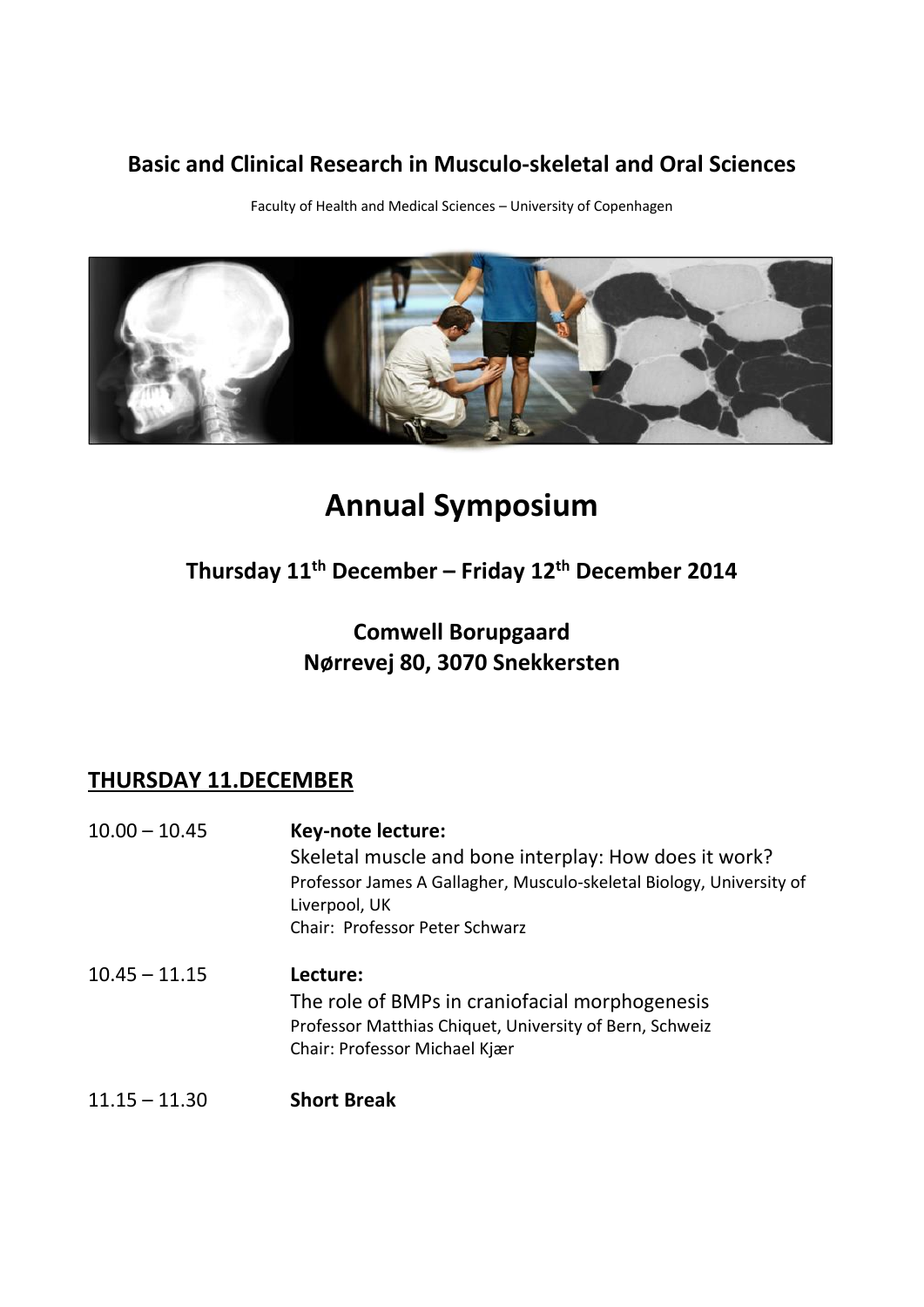#### **11.30 – 12.45 Free oral presentations (10 + 5 min) from PhD students**

| <b>Auditorium A</b>                                                                                                                        | Room C                                                                                                                                                                                      |
|--------------------------------------------------------------------------------------------------------------------------------------------|---------------------------------------------------------------------------------------------------------------------------------------------------------------------------------------------|
| " Muscle metabolism"                                                                                                                       | "Bone, tendon & surgery"                                                                                                                                                                    |
| <b>Chair: Professor Flemming Dela and Senior researcher</b>                                                                                | Chair: Associate Professor Niklas Rye Jørgensen and                                                                                                                                         |
| <b>Peter Schjerling</b>                                                                                                                    | Associate Professor Katja Heinemeier                                                                                                                                                        |
| $11.30 - 11.45$                                                                                                                            | $11.30 - 11.45$                                                                                                                                                                             |
| Anja Kuhlmann                                                                                                                              | <b>Morten Dahl</b>                                                                                                                                                                          |
| "Insulin sensitivity and glucose metabolism in                                                                                             | "Adipose derived mesenchymal stem cells -                                                                                                                                                   |
| Simvastatin-treated patients with and with myalgia"                                                                                        | osteogenicity and osteoblast mineralization"                                                                                                                                                |
| $11.45 - 12.00$                                                                                                                            | $11.45 - 12.00$                                                                                                                                                                             |
| <b>Marianne Kristensen</b>                                                                                                                 | <b>Rehne Hansen</b>                                                                                                                                                                         |
| "Ectopic lipid deposition in skeletal muscle and influence                                                                                 | "Evaluation of peri-implant bone mineral density changes                                                                                                                                    |
| of insulin sensitivity after a gastric bypass surgery"                                                                                     | after femoral osseointegrated prosthesis surgery"                                                                                                                                           |
| $12.00 - 12.15$<br><b>Tine Dohlmann</b><br>"Training induced alateration in mitochondrial ADP<br>sensitivity depends on training intensity | $12.00 - 12.15$<br><b>Christian Wied</b><br>"The determination of the total blood loss after lower<br>extremity amputations and its potential influence on the<br>peri-operative mortality" |
| $12.15 - 12.30$                                                                                                                            | $12.15 - 12.30$                                                                                                                                                                             |
| <b>Ditte Søgaard</b>                                                                                                                       | <b>Andreas Herchenhan</b>                                                                                                                                                                   |
| "Effect of six weeks HIT training in young and elderly                                                                                     | "Lysyl oxidase inhibition prohibits regular collagen fibril                                                                                                                                 |
| subjects"                                                                                                                                  | formation"                                                                                                                                                                                  |
|                                                                                                                                            | $12.30 - 12.45$<br>Kristine Røn Larsen<br>"Allergy-suspected oral lessions: clinical,<br>histopathological, immunological and<br>molecularbiological aspects"                               |

12.45 – 13.30 **Lunch**

#### **13.30-15.00 Invited Symposia (Symposium 1+2)**

#### **SYMPOSIUM 1:**

#### **Auditorium A**

#### **Bone mechanobiology.**

Chair: Ass.Prof Niklas Rye Jørgensen and Prof Peter Schwarz

- 13.30 14.00 Bone mechanobiology the basic mechanisms Professor James Gallagher, Musculoskeletal biology, University of Liverpool, UK
- 14.00 14.30 Is it possible to cure osteoporosis by altering bone cell mechanosensitivity Astrid Bakker, PhD, Dept. of Oral Cell Biology, Academic Centre for Dentistry, MOVE Research Institute Amsterdam, The Netherlands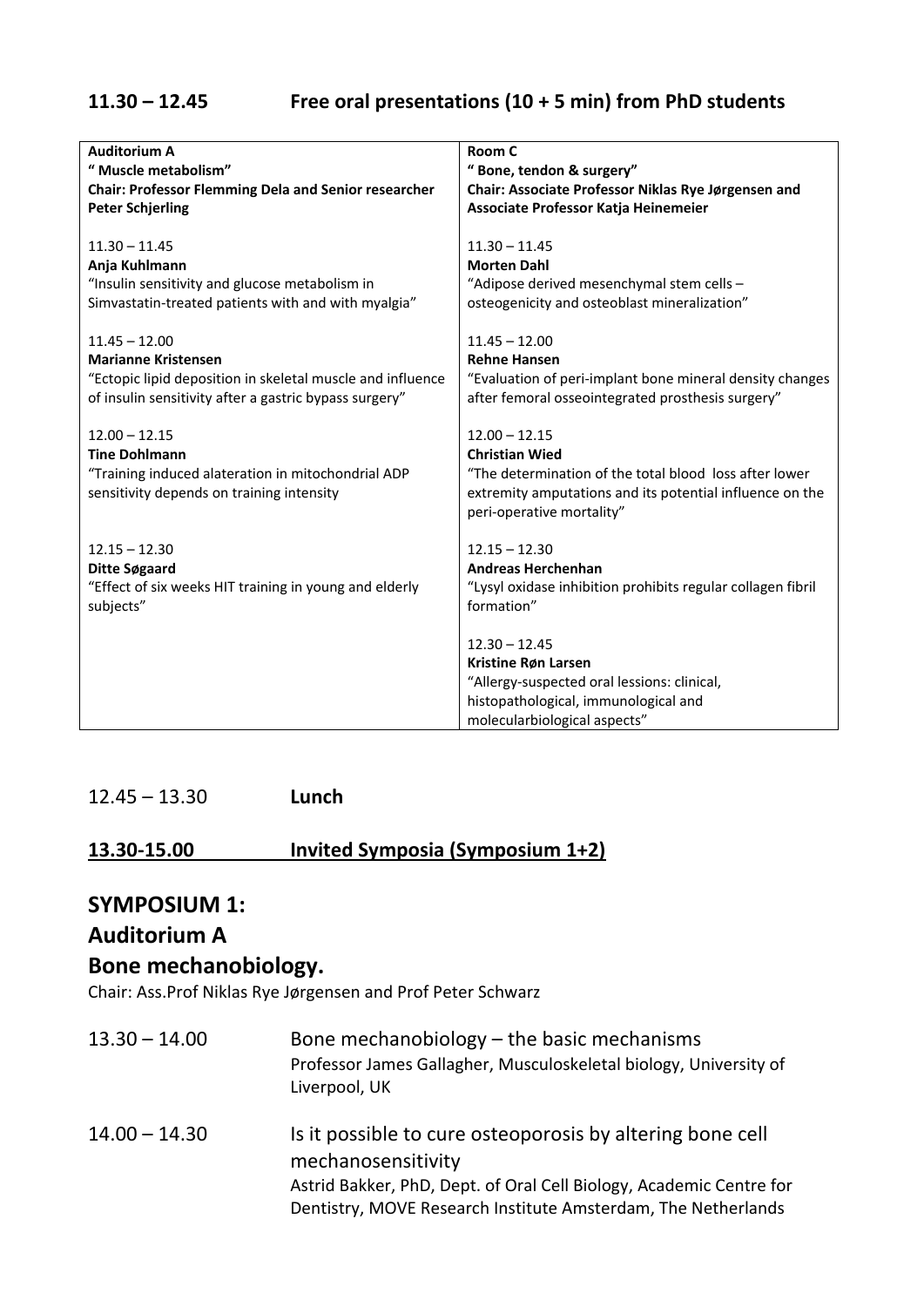| $14.30 - 15.00$ | Osteogenic exercise - from theory to intervention                      |
|-----------------|------------------------------------------------------------------------|
|                 | Associate professor Eva Wulff Helge, Department of Nutrition, Exercise |
|                 | and Sports, University of Copenhagen,                                  |

### **SYMPOSIUM 2:**

## **Room C**

## **Muscle metabolism-inflammation: Exercise and Type-2 Diabetes**

Chair: Post doc Steen Larsen and Dr Peter Plomgaard

| $13.30 - 14.00$ | Effect of type-2 diabetes on metabolic and transcriptional<br>signatures during exercise and recovery<br>Professor Cora Weigert, Div of Clin Chem and Pathobiochemistry, Dept<br>of Int Med IV and Inst for Diabetes Research and Metabolic Diseases,<br>University of Tübingen, Germany |
|-----------------|------------------------------------------------------------------------------------------------------------------------------------------------------------------------------------------------------------------------------------------------------------------------------------------|
| $14.00 - 14.30$ | Mitochondrial production of reactive oxygen species -<br>relation to type-2 diabetes and physical training<br>Post doc Martin Hey-Mogensen, Novo Nordisk                                                                                                                                 |
| $14.30 - 15.00$ | Insulin secretion and action $-$ relation to type 2 diabetes and<br>physical Training<br>Post doc Michael Taulo Lund, Department of Biomedical Sciences, Xlab<br>- Center for Healthy Aging, University of Copenhagen                                                                    |
| $15.00 - 15.30$ | Coffee/tea break                                                                                                                                                                                                                                                                         |

**15.30 – 17.00 Invited Symposia (Symposium 3+4)**

## **SYMPOSIUM 3:**

## **Auditorium A**

#### **Oral Sciences**

Chair: Associate Professor Kim Ekstrand

| $15.30 - 16.00$ | Craniofacial Image Research<br>Research Engineer Tron Darvann, 3D Craniofacial Image Research<br>Laboratory, Department of Odontology, University of Copenhagen.                 |
|-----------------|----------------------------------------------------------------------------------------------------------------------------------------------------------------------------------|
| $16.00 - 16.30$ | Osteoarthritis in the temporomaidibular joint – clinical and<br>radiographis findings<br>Associate Professor Merete Bakke, Department of Odontology,<br>University of Copenhagen |
| $16.30 - 17.00$ | The role of glycans in phosphate homeostasis and skeletal<br>mineralization: "Glycans are in control"                                                                            |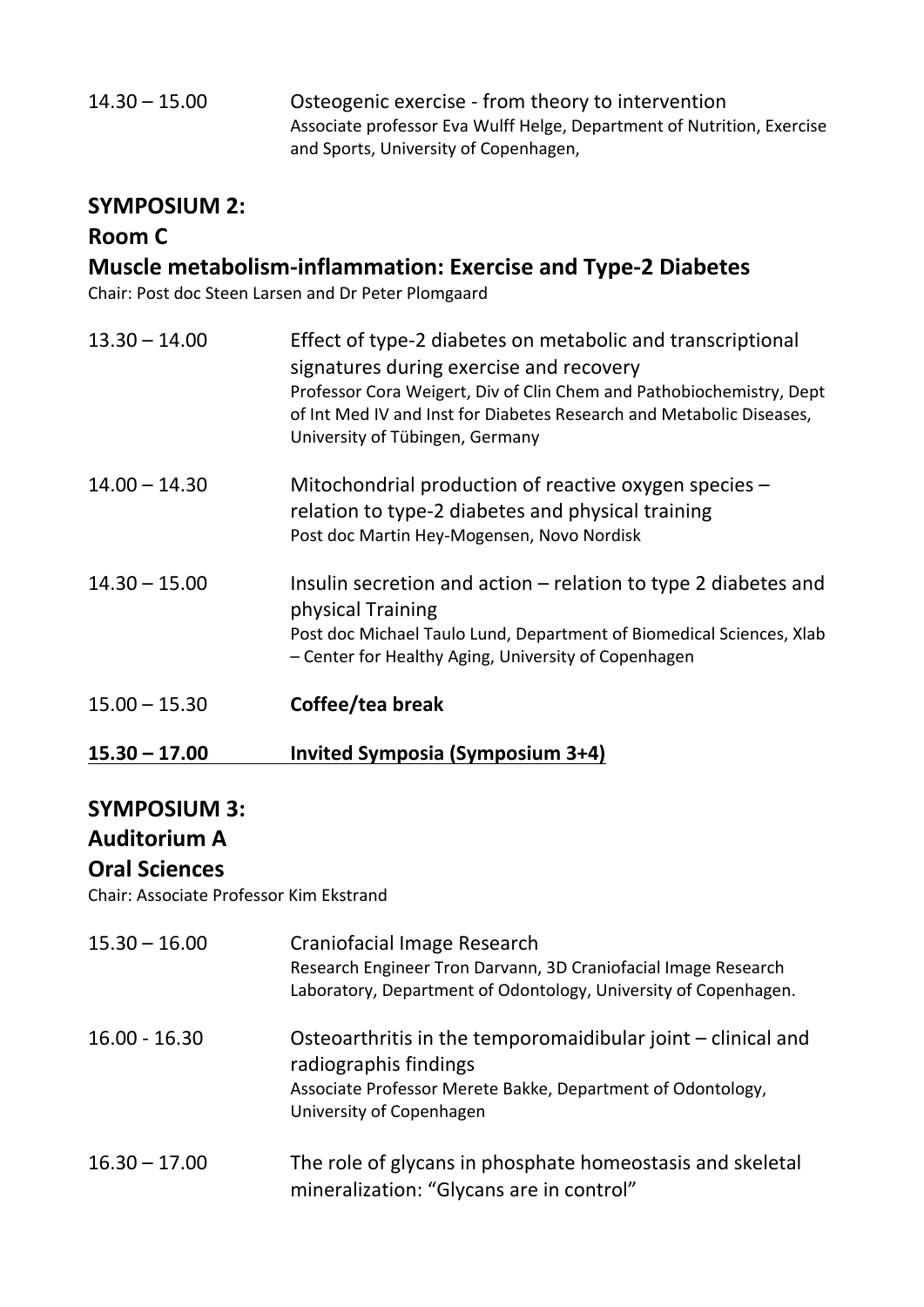#### **SYMPOSIUM 4:**

#### **Room C**

### **Hamstring muscle injury: Prevention and treatment**

Chair: Associate Professor Kristian Thorborg and Associate Professor Thomas Bandholm, Hvidovre Hospital

| $15.30 - 15.50$ | Evidence-based hamstring exercise selection.<br>Associate Professor Mette K Zebis, Dept Exercise Sciences, University of<br>Southern Denmark                                                  |
|-----------------|-----------------------------------------------------------------------------------------------------------------------------------------------------------------------------------------------|
| $15.50 - 16.10$ | Hamstring exercise specificity<br>PT Kasper Krommes, Denmark                                                                                                                                  |
| $16.10 - 16.30$ | Myotendinous adaptation to eccentric hamstring exercises<br>Associate Professor Abigail Mackey, Dept Biomedical Sciences, Faculty<br>of Health and Medical Sciences, University of Copenhagen |
| $16.30 - 17.00$ | Hamstring injury prevention and treatment: The role of<br>stretching and loading<br>Associate Professor Kieran O'Sullivan, University of Limerick, Ireland                                    |

18.30- **Dinner**

### **FRIDAY 12.DECEMBER**

| $8.30 - 9.15$  | Key-note lecture:<br>Osteoarthritis: The molecular pathogenesis behind it<br>Professor Tonia Vincent, ARUK, University of Oxford, UK<br>Chair: Associate Professor Katja Heinemeier |
|----------------|-------------------------------------------------------------------------------------------------------------------------------------------------------------------------------------|
| $9.15 - 9.45$  | Lecture:<br>Head posture. A factor in the development of the facial<br>profile<br>Associate Professor Liselotte Sonnesen, Department of Odontology,<br>University of Copenhagen.    |
|                | Chair: Associate Professor Anne Marie Lynge Petersen                                                                                                                                |
| $9.45 - 10.00$ | <b>Short break</b>                                                                                                                                                                  |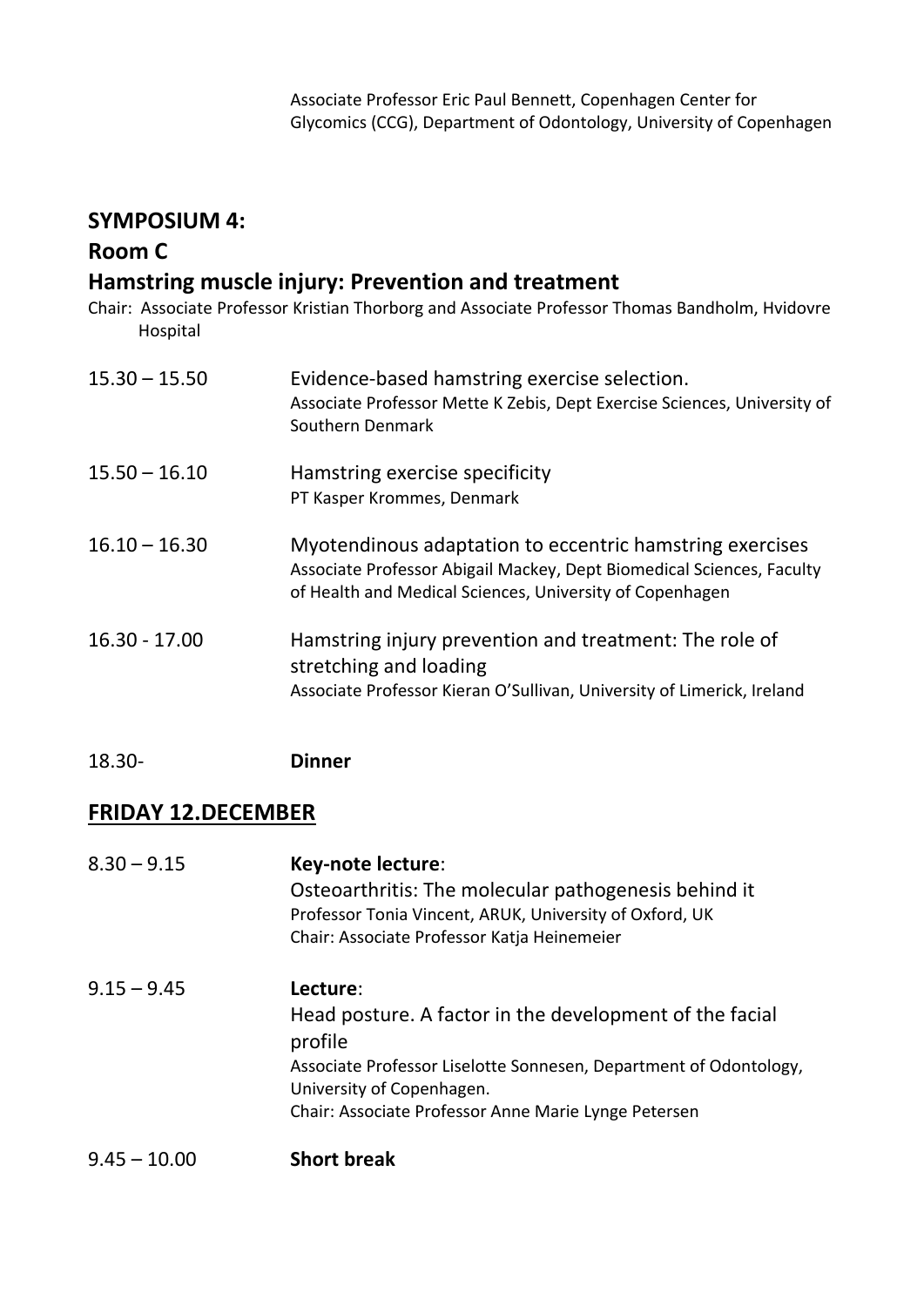#### **10.00 – 11.15 Free oral presentations (10 + 5 min) from PhD students**

| <b>Auditorium A</b>                                                                                                                                                                                                               | Room C                                                                                                                                                               |
|-----------------------------------------------------------------------------------------------------------------------------------------------------------------------------------------------------------------------------------|----------------------------------------------------------------------------------------------------------------------------------------------------------------------|
| " Inflammation & connective tissue"                                                                                                                                                                                               | " Ageing muscle & muscular diseases"                                                                                                                                 |
| <b>Chair: Associate Professor Liselotte Sonnesen and</b>                                                                                                                                                                          | Chair: Associate Professor Abigail Mackey-Sennels and                                                                                                                |
| <b>Professor Peter Magnusson</b>                                                                                                                                                                                                  | <b>Associate Professor Thomas Bandholm</b>                                                                                                                           |
| $10.00 - 10.15$                                                                                                                                                                                                                   | $10.00 - 10.15$                                                                                                                                                      |
| <b>Kasper Dideriksen</b>                                                                                                                                                                                                          | <b>Rasmus Bechshøft</b>                                                                                                                                              |
| "Skeletal muscle and tendon size and functional                                                                                                                                                                                   | "The effect of heavy resistance exercise and protein                                                                                                                 |
| responses to immobilization and rehabilitation in elderly                                                                                                                                                                         | supplementation on skeletal muscle strength and                                                                                                                      |
| males: Effect of ibuprofen administration"                                                                                                                                                                                        | function in very-old individuals"                                                                                                                                    |
| $10.15 - 10.30$                                                                                                                                                                                                                   | $10.15 - 10.30$                                                                                                                                                      |
| <b>Andreas Ziegler</b>                                                                                                                                                                                                            | <b>Anders Karlsen</b>                                                                                                                                                |
| Muscle mass and inflammation in elderly: Effect of                                                                                                                                                                                | "Counteracting muscle loss in very old (75-90 years)                                                                                                                 |
| strength training upon local and systemic inflammation                                                                                                                                                                            | hospitalized bed-ridden patients - effect of                                                                                                                         |
| in human skeletal muscle                                                                                                                                                                                                          | neuromuscular electrical stimulation"                                                                                                                                |
| $10.30 - 10.45$                                                                                                                                                                                                                   | $10.30 - 10.45$                                                                                                                                                      |
| <b>Christian Eriksen</b>                                                                                                                                                                                                          | <b>Jakob Agergaard</b>                                                                                                                                               |
| "Regulation of tendon matrix and its mechanical                                                                                                                                                                                   | "Effect of Light-Load Reistance Exercise and Whey-                                                                                                                   |
| properties in elderly individuals: Influence of physical                                                                                                                                                                          | Protein Supplementation on Hypertrophy Signaling in                                                                                                                  |
| activity"                                                                                                                                                                                                                         | Elderly"                                                                                                                                                             |
| $10.45 - 11.00$<br><b>Jesper Olsen</b><br>"The effectiveness of tranexamic acid on intraoperative<br>bleeding in bimaxillary orthognatic surgery - a<br>prospective, randomized double-blinded clinical trial"<br>$11.00 - 11.15$ | $10.45 - 11.00$<br><b>Grete Andersen</b><br>"Lamotrigin as treatment for myotonia - an ongoing<br>randomized, double-blinded, placebo controlled<br>crossover study" |
| <b>Annesofie Thorup Olesen</b><br>"Effect of aging and training on intramuscular connective<br>tissue"                                                                                                                            | $11.00 - 11.15$<br><b>Karen Lindhardt Madsen</b><br>"The effect of Triheptanoin in adults with McArdle<br>Disease (Glycogen Storage Disease Type V)"                 |

| $11.15 - 11.30$ | Coffee/tea break |
|-----------------|------------------|
|-----------------|------------------|

#### 11.30 – 13.00 **Invited Symposia (Symposium 5 + 6)**

#### **SYMPOSIUM 5:**

#### **Auditorium A**

## **Treatment of knee osteoarthritis with knee arthroplasty: Evidence based optimization of the short and long term outcome**

Chair: Professor Anders Troelsen and Professor Mikkel Østergaard

11.30 – 12.00 Optimization of patient treatment in a fast-track hospital department: Organizational, multimodal and crossdisciplinary efforts. Professor Anders Troelsen, Dept Orthop Surgery, Hvidovre Hospital